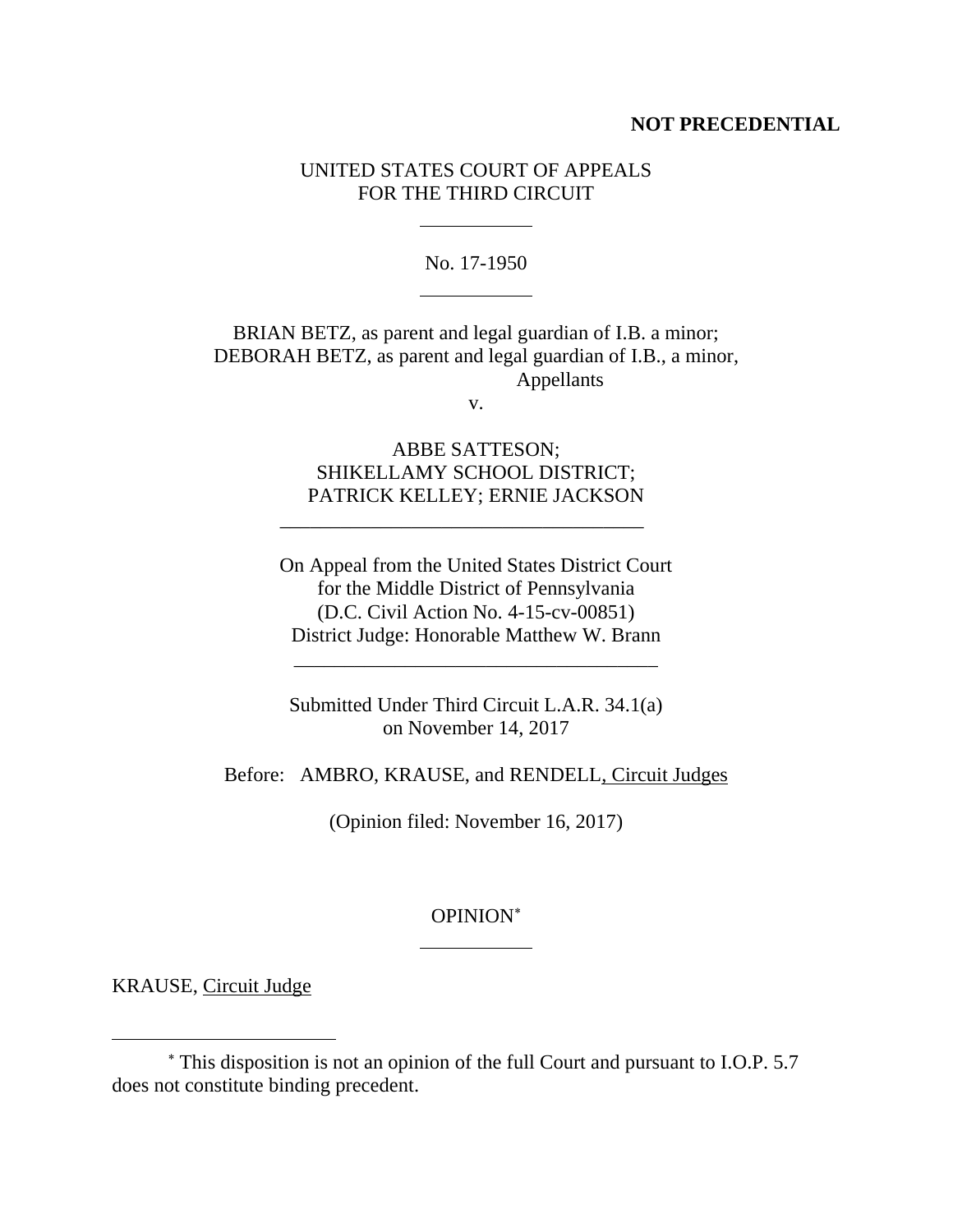Brian and Deborah Betz appeal the District Court's grant of summary judgment against them on their constitutional and state law claims arising out of an altercation between their minor son I.B. and Abbe Satteson, a teacher at I.B.'s middle school. Although we are troubled by the inappropriately caustic and derogatory tone of the District Court's opinion,<sup>1</sup> we perceive no legal error in the Court's ruling and therefore will affirm.

## **I. Background<sup>2</sup>**

 $\overline{a}$ 

The events here took place on a Friday in late February 2014 at Shikellamy Middle School, where I.B. was a seventh-grade student and Satteson an eighth-grade math teacher of thirteen years' experience. That afternoon, after the final school bell rang, Satteson intercepted another student, M.E., riding a scooter down a ramp in the school's hallway in violation of school rules. As Satteson stopped the student to have him walk down the hall appropriately, she came across I.B. and two other students who were headed toward the school's exit. In what he later described as "a joke," App. 375, I.B. put his arm up "in front of Ms. Satteson," App. 24, and said "Go! Go! You're free to go!" App. 28. M.E. walked out of the building and I.B. tried to follow, but he was

<sup>&</sup>lt;sup>1</sup> The District Court here issued a 125-page opinion peppered with gratuitous and disparaging remarks about Appellants and their child. Those entrusted with the solemn duties of judicial office are expected to handle proceedings in a manner that reflects the appearance as well as the reality of even-handed justice and respect for the litigants as well as for the law.

<sup>&</sup>lt;sup>2</sup> Except as otherwise noted, this background is drawn from the District Court's recitation of facts, to the extent undisputed.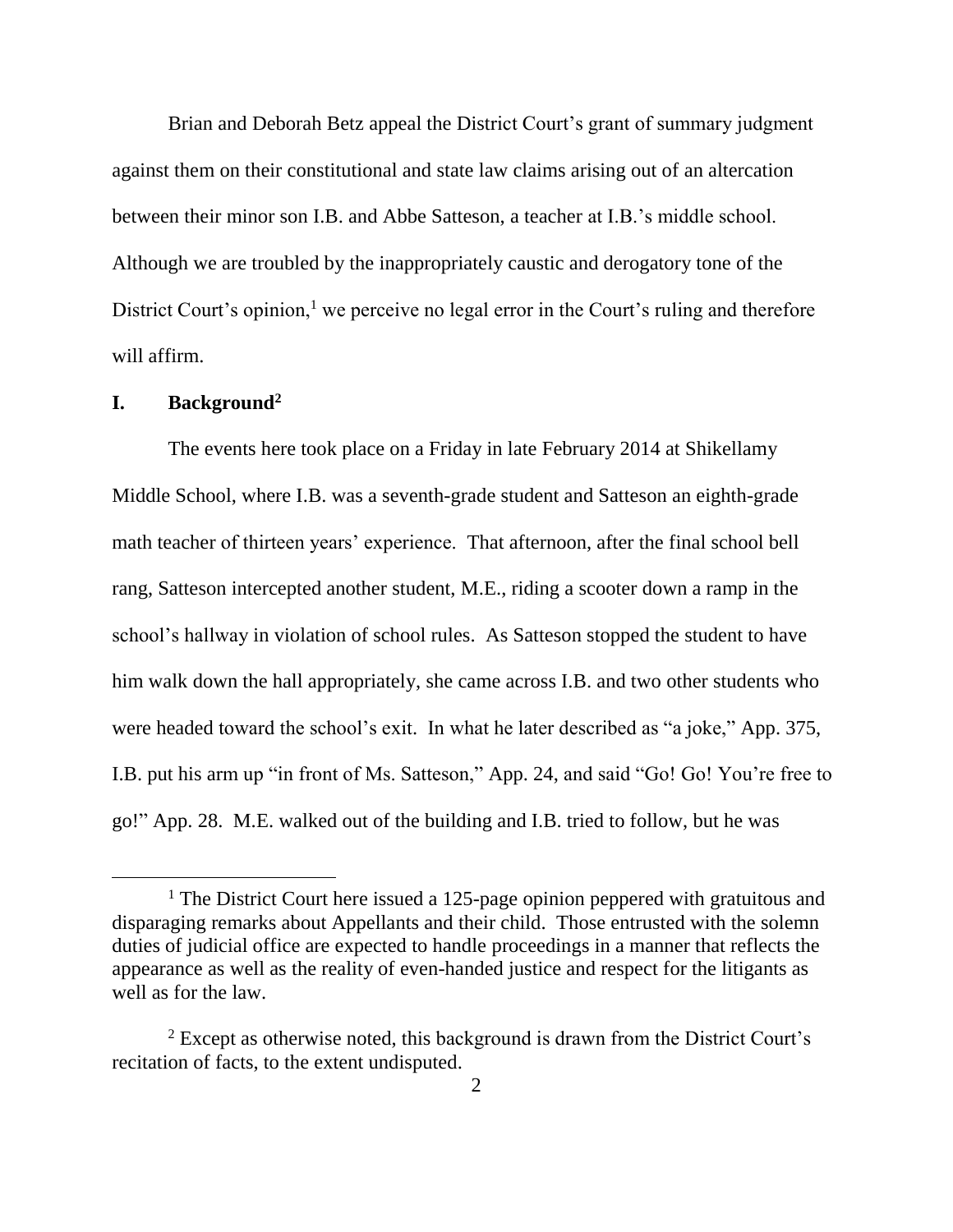stopped short of the door by Satteson and by another teacher, Jessica Knopp. After a brief exchange, I.B. said he needed to leave, Knopp told him that he did not have permission to do so, and I.B. attempted to leave by moving toward the door. At that point, Satteson stepped in front of the door with her arm up.In his deposition testimony, I.B. explained that, in an attempt to "go under her elbow, or . . . arm," he "ducked [his] head," collided with Satteson's elbow, hips, and ribcage, App. 385, 388, and then crashed into the door, hitting his head and bleeding profusely. Satteson immediately brought I.B. to the office of the school nurse, who cleaned and bandaged his head.I.B.'s mother, Deborah Betz, later took him to the hospital, where he received nine staples to close the wound.

Based on this incident, I.B.'s parents filed a complaint against Satteson and the other defendants in the Middle District of Pennsylvania, alleging substantive due process violations and state law torts of assault, battery, and intentional infliction of emotional distress. After extensive discovery, Defendants moved for summary judgment. To supplement the briefing on that motion, the District Court ordered that the Defendants submit to the Court any surveillance footage that existed of the incident, which they did. The District Court then granted summary judgment, and this appeal followed. On appeal, Appellants challenge only the grant of summary judgment in Satteson's favor on the substantive due process and state law assault and battery claims. They do not appeal the orders as to Shikellamy School District and the other named defendants. Nor do they

3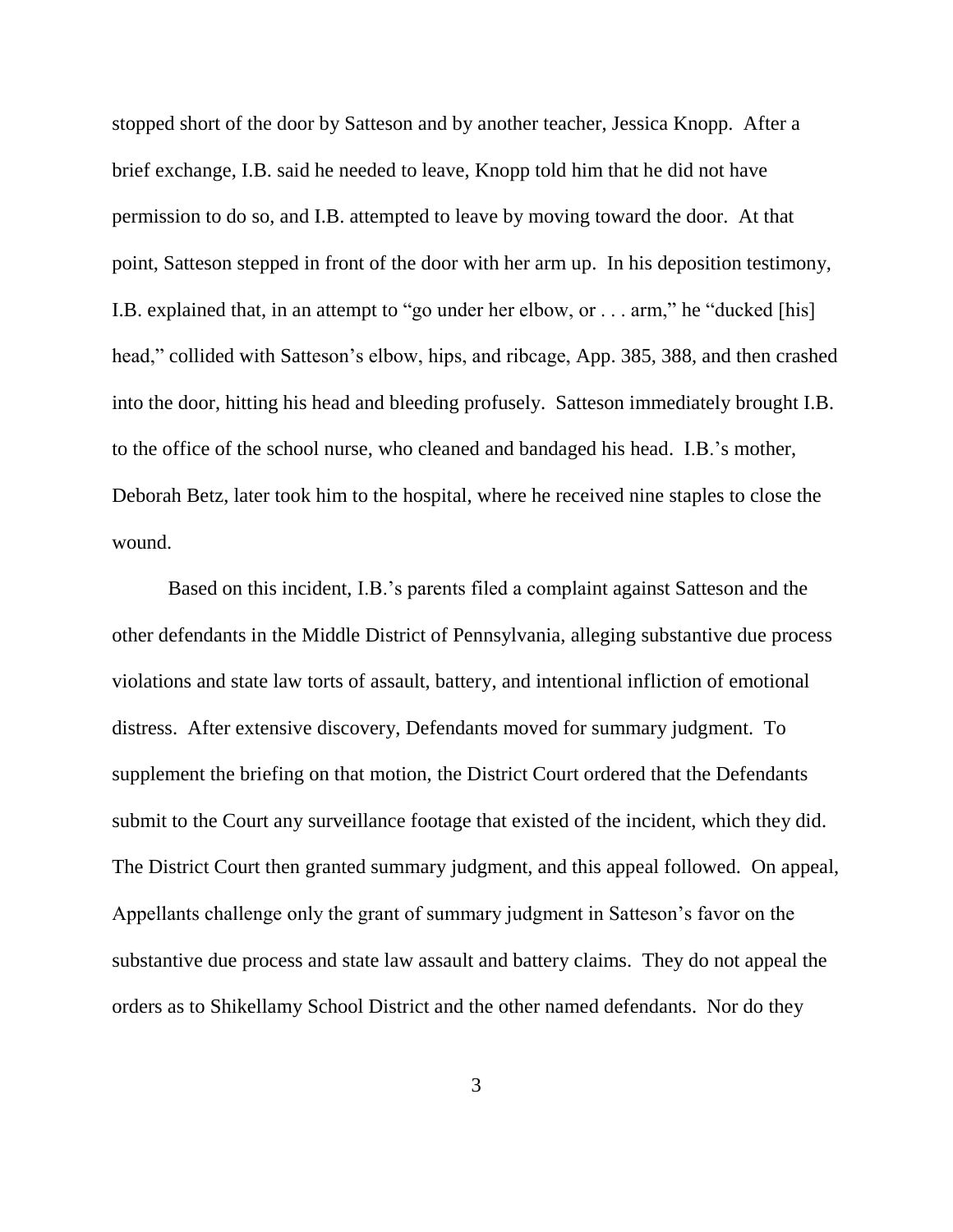appeal the order granting summary judgment in favor of Satteson on the intentional infliction of emotional distress claim.

#### **II. Standard of Review**

We review the District Court's grant of summary judgment de novo. *See Faush v. Tuesday Morning, Inc.*, 808 F.3d 208, 215 (3d Cir. 2015). Summary judgment is appropriate where the moving party has established that "there are no genuine issues of material fact" and, viewing the facts in the light most favorable to the non-moving party, "the moving party is entitled to judgment as a matter of law." *Massie v. U.S. Dep't of Hous. & Urban Dev.*, 620 F.3d 340, 347 (3d Cir. 2010) (citing Fed. R. Civ. P. 56(c)). "A fact is 'material' . . . if its existence or nonexistence might impact the outcome of the suit . . . . A dispute over a material fact is 'genuine' if 'a reasonable jury could return a verdict for the nonmoving party.'" *Wiest v. Tyco Elecs. Corp.*, 812 F.3d 319, 328 (3d Cir. 2016) (quoting *Anderson v. Liberty Lobby, Inc.*, 447 U.S. 242, 248 (1986)). We may affirm the District Court on any ground supported by the record. *United States ex rel. Petratos v. Genentech Inc.*, 855 F.3d 481, 489 (3d Cir. 2017).

## **III. Discussion**

On appeal, Appellants contend that the District Court (1) misapplied the standard of review on summary judgment, (2) erred as a matter of law by holding that Satteson was entitled to qualified immunity on the federal claim, and (3) erred as a matter of law by granting governmental immunity to Satteson under Pennsylvania's Political Subdivision Tort Claims Act. Because we conclude that Appellants failed to establish a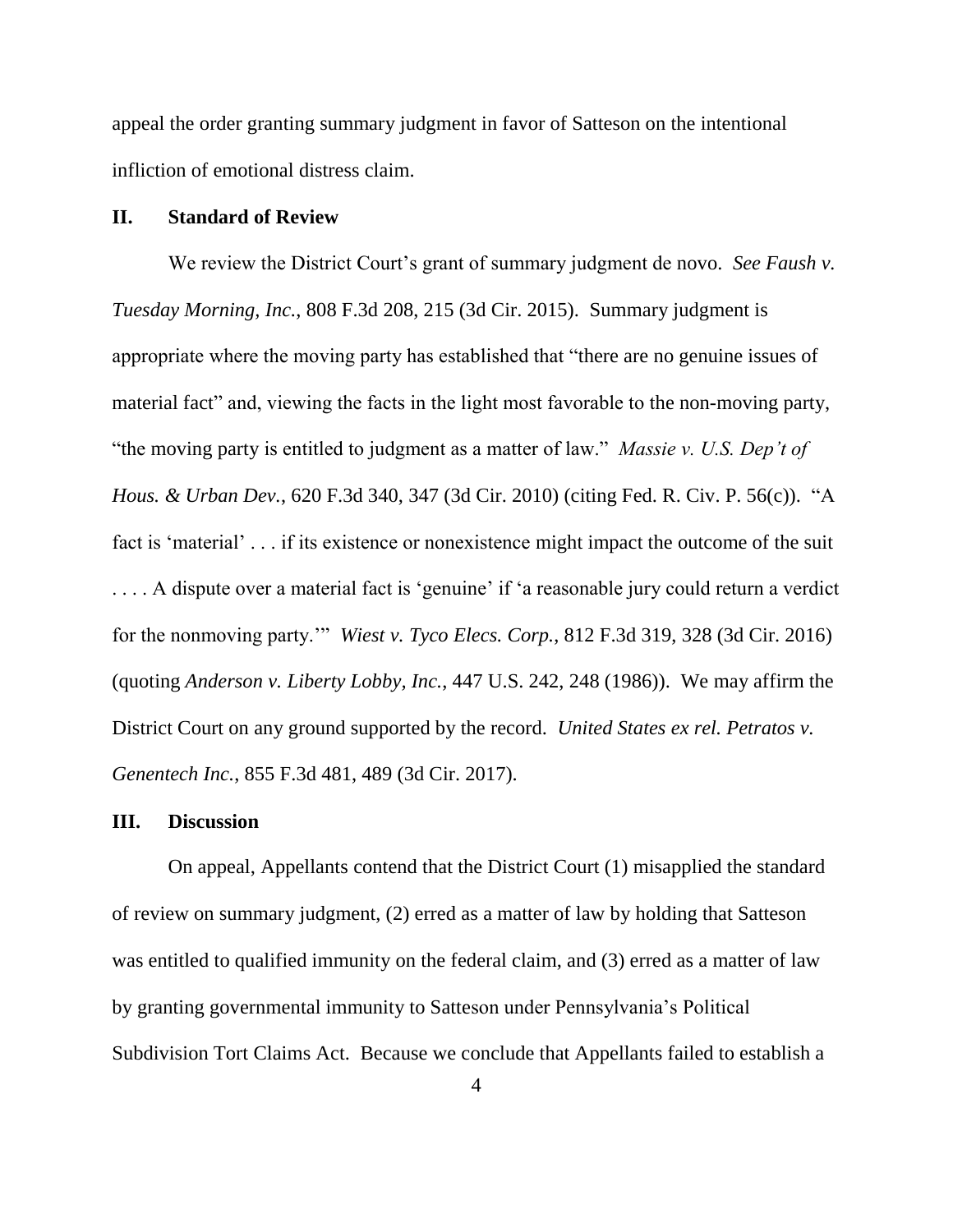genuine dispute of material fact with respect to the underlying constitutional due process claim and state tort claims, we need not reach the immunity issues.

## **A. Substantive Due Process Claim**

"The substantive component of the due process clause is violated by [state] conduct] when it can properly be characterized as arbitrary, or conscience shocking, in a constitutional sense.'" *Gottlieb ex rel. Calabria v. Laurel Highlands Sch. Dist.*, 272 F.3d 168, 172 (3d Cir. 2001) (alteration in original) (quoting *County of Sacramento v. Lewis*, 523 U.S. 833, 847 (1998)). For claims based on "excessive force in public schools," our Circuit has adopted a four-part test that asks "a) Was there a pedagogical justification for the use of force?; b) Was the force utilized excessive to meet the legitimate objective in this situation?; c) Was the force applied in a good faith effort to maintain or restore discipline or maliciously and sadistically for the very purpose of causing harm?; and d) Was there a serious injury?" *Id.* at 173. Here, the District Court held that, with the exception of "serious injury," a reasonable jury could not have found that Appellants met any of the test's elements. On this record, there is ample reason to affirm.<sup>3</sup>

<sup>&</sup>lt;sup>3</sup> Appellants take issue with the District Court statement that video evidence recorded by a school surveillance camera "clearly shows I.B. initiating physical contact with Ms. Satteson by holding her back with his left arm" and "bending his body in an angular fashion and throwing the weight of his hips and his body against her so as to block her from reaching the exit," App. 25, arguing that the District Court "relied heavily" on this video to "weigh evidence, assess credibility, and resolve all contested material facts and inferences against Plaintiff." Appellants' Br. 8. While courts may review video evidence at summary judgment, they must, as with any other kind of evidence at summary judgment, be careful to "set forth the facts in the light most favorable" to the nonmoving party. *Young v. Martin*, 801 F.3d 172, 174 n.2, 180 (3d Cir.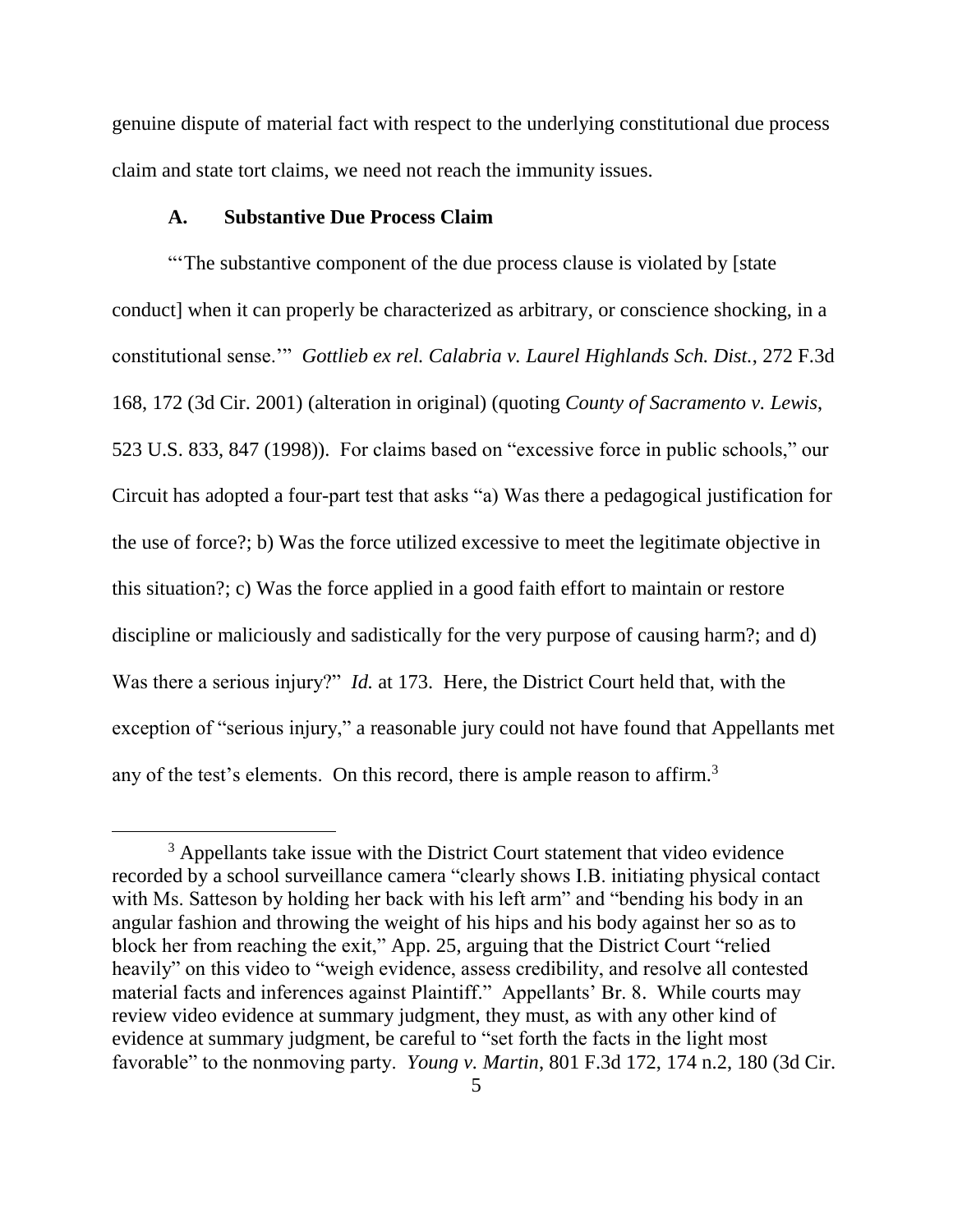We noted in *Gottlieb* that the third factor is dispositive: "[A] constitutional violation will only arise if [the defendant's] actions were malicious and sadistic." 272 F.3d at 175. We further explained that "it is the harm, and not the contact, that must be intended." *Id.* In another school-discipline case, we held that a jury could reasonably find that "restraints employed" by a teacher "exceeded the degree of force needed to correct [the student's] alleged breach of discipline" where the teacher "intentionally placed his arms around [the student's] neck and shoulders" and created "pressure on the underneath portion of the chin" so that the student "had to stand up on his toes," ultimately causing the student to lose consciousness. *Metzger ex rel. Metzger v. Osbeck*, 841 F.2d 518, 519-21 (3d Cir. 1988). While I.B.'s injuries were serious and unfortunate, we see nothing in the record that could allow a reasonable jury to conclude that Satteson's actions met the standard of intentionality established by *Gottlieb* and *Metzger*.

As evidence of ill intent, Appellants point to the physical contact and subsequent injury, as well as to the testimony of two classmates that Satteson "shoved" or "hit" I.B., Appellants' Br. 25. That Satteson made contact with I.B.—even if it was intended—falls

<sup>2015)</sup> (reversing summary judgment based on "our independent review of the videotape and record evidence," which allowed us to conclude "that the District Court failed to draw all reasonable inferences in [the appellant's] favor"). Here, we agree with Appellants that the "still images from the surveillance" video that the District Court included in its opinion cannot be fairly characterized as the District Court described them in its opinion. Nevertheless, the District Court noted that even "I.B.'s recounting of events . . . taken in the light most favorable to him" was insufficient to survive summary judgment. App. 42. Because we agree that the record, regardless of the disputed video, is insufficient to create a genuine dispute of material fact, we will affirm notwithstanding the District Court's incorrect and intemperate characterization of the video.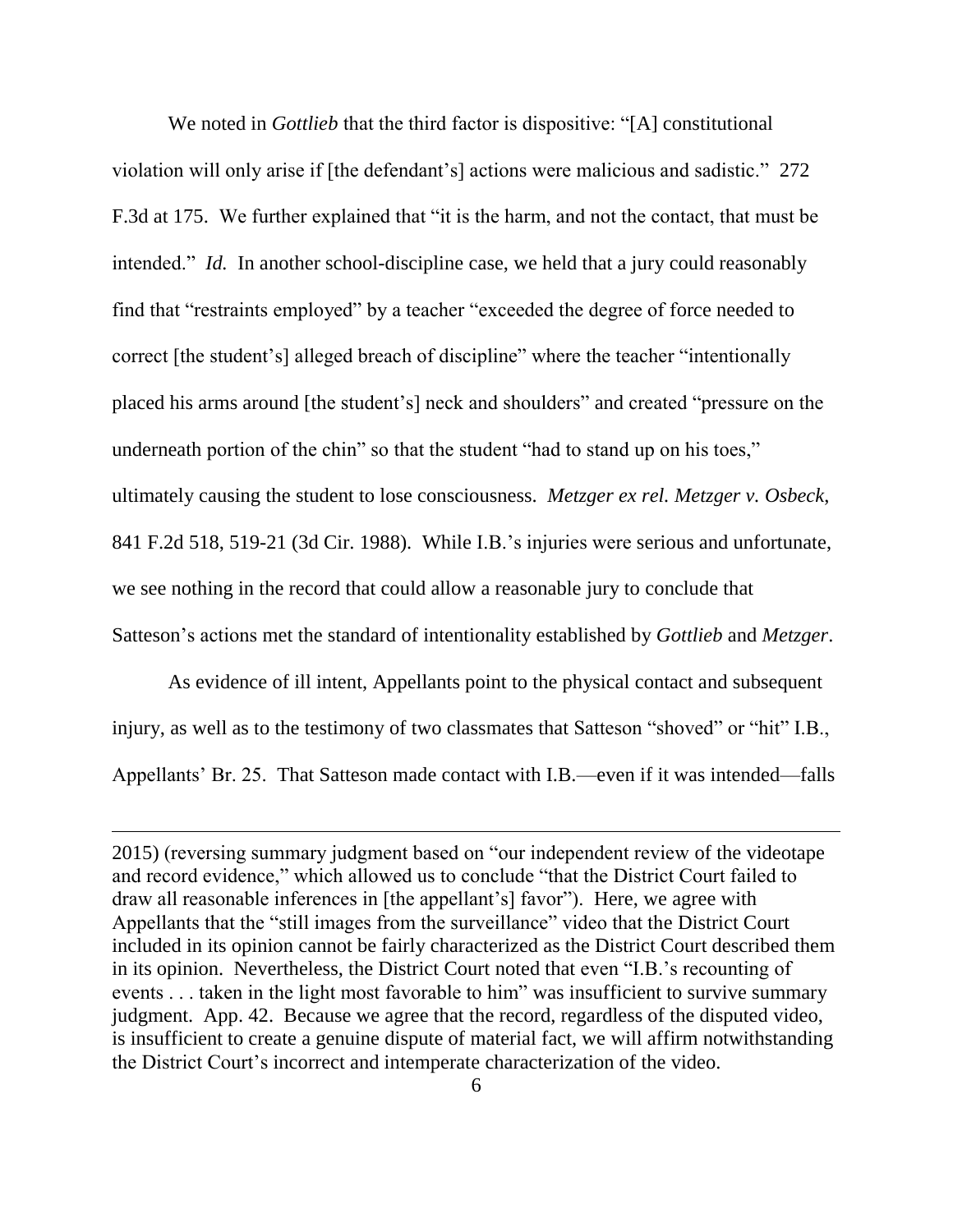well short here of the requisite "malicious and sadistic" intent to harm, *Gottlieb*, 272 F.3d at 175. As the District Court observed:

No witness testified that Ms. Satteson raised her voice or used foul language toward I.B. She did not reach out and grab his clothing. Neither did she put out her arms and forcefully push him. Her conduct was consistent with blocking a door to prevent the student's exit without permission . . . .

App. 80. Indeed, I.B.'s own testimony was that he was "looking [down] at the ground" when he collided with Satteson because he had "ducked [his] head" in an attempt "to go under [her] arm." App. 385, 388-89. Thus, I.B.'s testimony is entirely consistent with Satteson merely attempting to prevent I.B. from escaping through the door that she was blocking and does not suggest any intent to cause injury.

Based on the record before us, we agree with the District Court that a reasonable jury could not conclude that Satteson intended to injure I.B.—only that she attempted to prevent him from leaving the school. Because Appellants failed to sustain their burden on this dispositive question, we need not reach the other prongs of the *Gottlieb* test to conclude that no reasonable jury could have found a constitutional violation here. For that reason, we will affirm the District Court's dismissal of Appellants' substantive due process claim.

# **B. State Law Tort Claims**

Appellants argue that the District Court erred by granting summary judgment in favor of Appellees on claims of state law assault and battery. In Pennsylvania, an "[a]ssault is an intentional attempt by force to do an injury to the person of another, and a